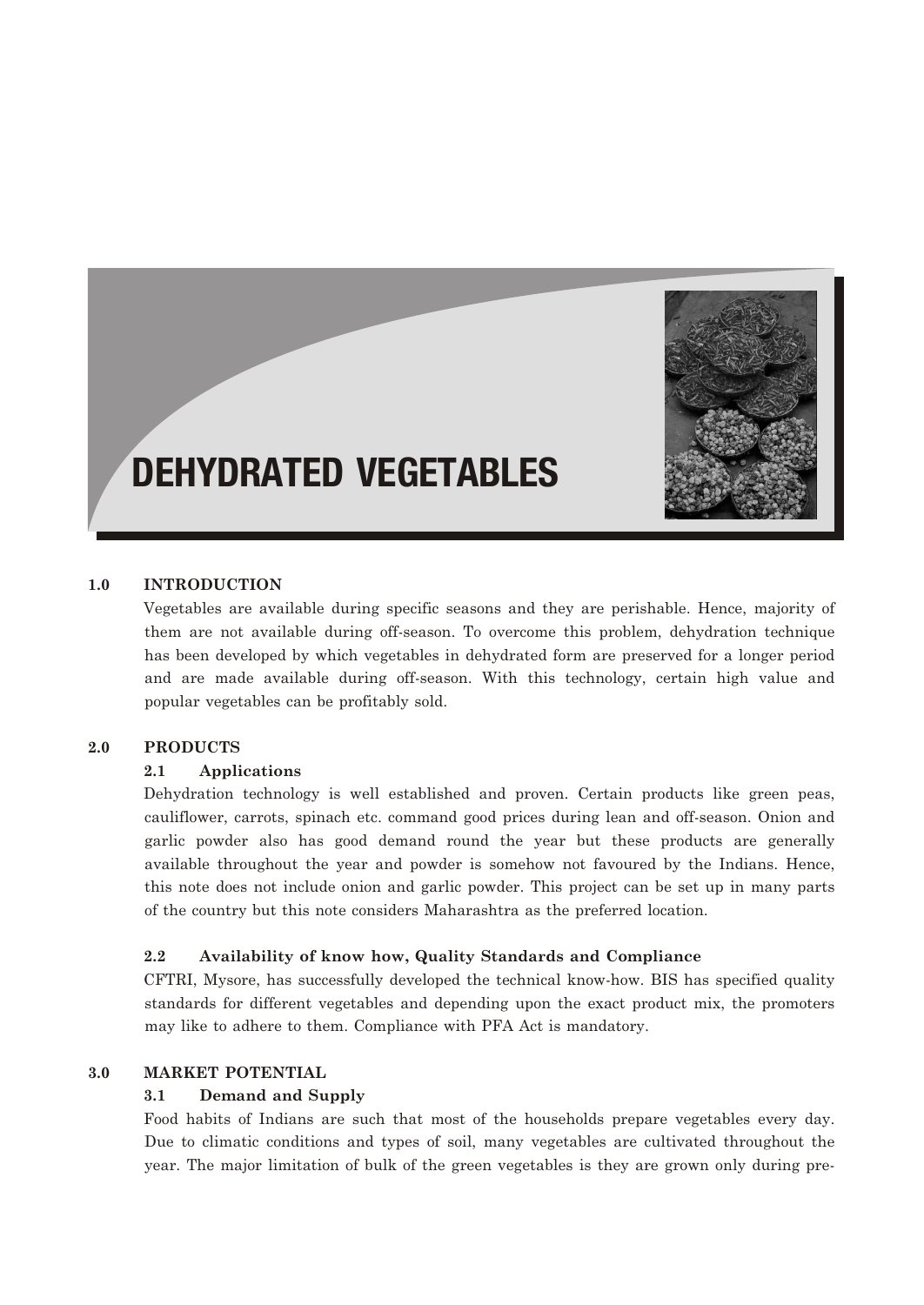determined season which lasts for 3-4 months and thus their availability during rest of the months is a major problem. Hence, if they are made available during this period, then they command premium. Green house method enables cultivation of any vegetable during any season but calls for huge investment which affects the economic viability. Dehydration technique is, therefore, preferred.

#### **3.2 Marketing Strategy**

With growing incomes, changing lifestyles and hectic daily schedule, market for dehydrated vegetables is growing especially in urban areas. Proper placement of products in the departmental stores, super markets, shopping malls etc. backed-up by publicity is the key to success. It is also possible to have tie-up with exclusive restaurants, star hotels, renowned caterers etc. for regular supplies

#### **4.0 MANUFACTURING PROCESS**

This note primarily considers dehydration of cabbage, cauliflower, spinach and carrots. Other suitable vegetables can also be thought of. In case of cauliflowers; they are chopped to make small pieces and washed. Then they are blanched and dried in cold air. Spinach leaves are separated from the stalk, washed and dried in the drier. As regards carrots, they are washed, scrapped and cubed after washing. Cubes are then blanched and dried. These dehydrated vegetables are then packed and stored carefully. Packing is very critical as any fungal growth would damage the product. Process and weight loss varies from vegetable to vegetable but on an average it is 25% as the vegetables are dehydrated. In other words, the input-output ratio is 4:1.

#### **5.0 CAPITAL INPUTS**

#### **5.1 Land and Building**

The plot of about 500 sq.mtrs. is required as the built-up area requirement will be 220 sq.mtrs. Storage of vegetables would require area of 35 sq.mtrs, whereas packing room and finished goods' godown will occupy about 60 sq.mtrs. Vegetable washing tanks could be constructed adjacent to the raw material godown with asbestos sheets. Main production hall will be of around 100 sq.mtrs, and balance 25 sq.mtrs, could be allotted for office and laboratory. The entire area has to be neat and clean and completely hygienic. Considering price of land @ Rs.400/- per sq.mtr; the total cost of land would be Rs. 2.00 lacs whereas that of civil work it will be Rs.5.50 lacs @ Rs.2500/- per sq.mtr. Construction cost is taken on a higher side as flooring, painting etc. of the building has to be of superior quality to maintain hygienic standards.

#### **5.2 Plant and Machinery**

Easy and regular availability of fresh vegetables during each season and nearby urban markets are the critical aspects for arriving at the installed production capacity. For the purpose of this note and with a view to minimising initial capital investment, the rated capacity is taken at 400 tonnes with 2 shift working and 300 working days. For this following machines shall be required.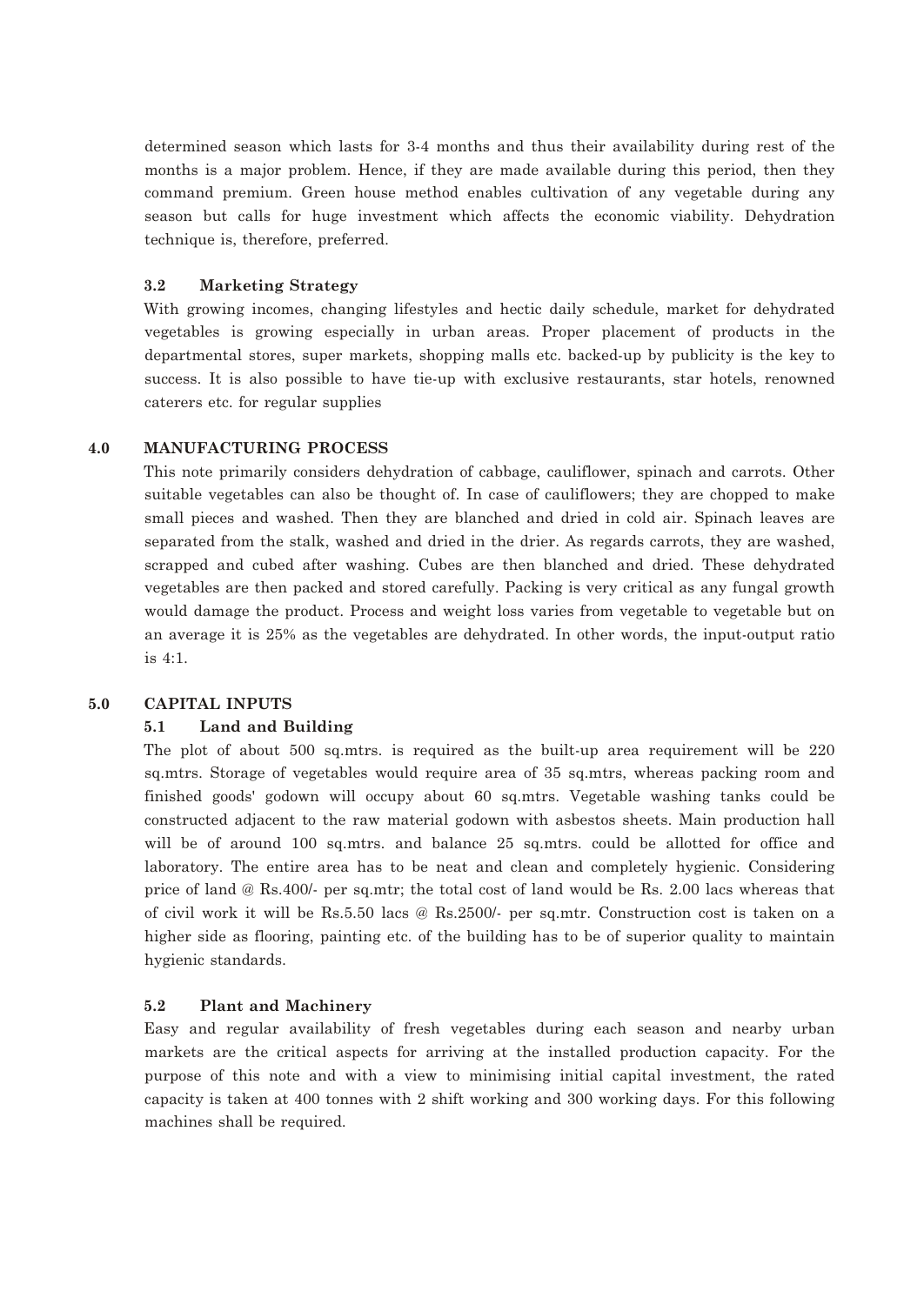|                                                                                              |                | (Rs. in lacs) |
|----------------------------------------------------------------------------------------------|----------------|---------------|
| Item                                                                                         | Qty.           | Price         |
| Washing tanks with sets of cubers, slicers, etc.                                             | 2              | 1.00          |
| Blanching tank with thermostat control                                                       | $\mathbf{1}$   | 1.50          |
| Stacking trays for vegetables                                                                |                | 0.30          |
| Pre-cooling facility for vegetables                                                          |                | 1.75          |
| Vibratory shakers                                                                            | $\overline{2}$ | 0.60          |
| Fluidized bed dryer to dehydrate vegetables complete with<br>all attachments and electricals | $\mathbf{1}$   | 4.00          |
| Hot-water boiler with attachments                                                            | $\mathbf{1}$   | 0.70          |
| Automatic form, fill and seal machines complete with attachments                             | 3              | 2.25          |
| Pin mill with accessories of 50 kgs/hr. capacity                                             |                | 3.50          |
| Testing equipments                                                                           |                | 0.75          |
| Electrification                                                                              |                | 1.75          |
|                                                                                              | <b>Total</b>   | 18.10         |

# **5.3 Miscellaneous Assets**

Other assets like storage racks and bins, aluminium top working tables, exhaust fans, furniture and fixtures, electrical, plastic trays/jars/tubs, office equipments etc. shall be required for which a provision of Rs.1.25 lacs is made.

# **5.4 Utilities**

Power requirement shall be 50 HP whereas water required for washing of vegetables and for potable and sanitary purposes will be 2000 ltrs. per day.

# **5.5 Raw Material**

The all-important raw material will obviously be fresh vegetables. Hence, the location of the project has to be nearer to vegetable growing areas. Depending upon the availability of vegetables during different seasons, the product-mix may change. Likewise the prices of raw materials would also change depending upon the exact product mix and crop pattern. Even at 100% capacity utilisation, the monthly requirement of different vegetables, considering an average process and weight loss of 50% ,will be about 25 tonnes. This is not a very large quantity. Prices of vegetables vary and the product-mix may also change according to quantum of crop and consumer preferences. Hence, it is not feasible to arrive at variety-wise vegetables required every month and their individual prices. Therefore, average price of each vegetable is taken at Rs.4,000/- per ton. The all important packing materials will be plastic bags made from suitable grade plastic, corrugated boxes, box strapping, labels etc.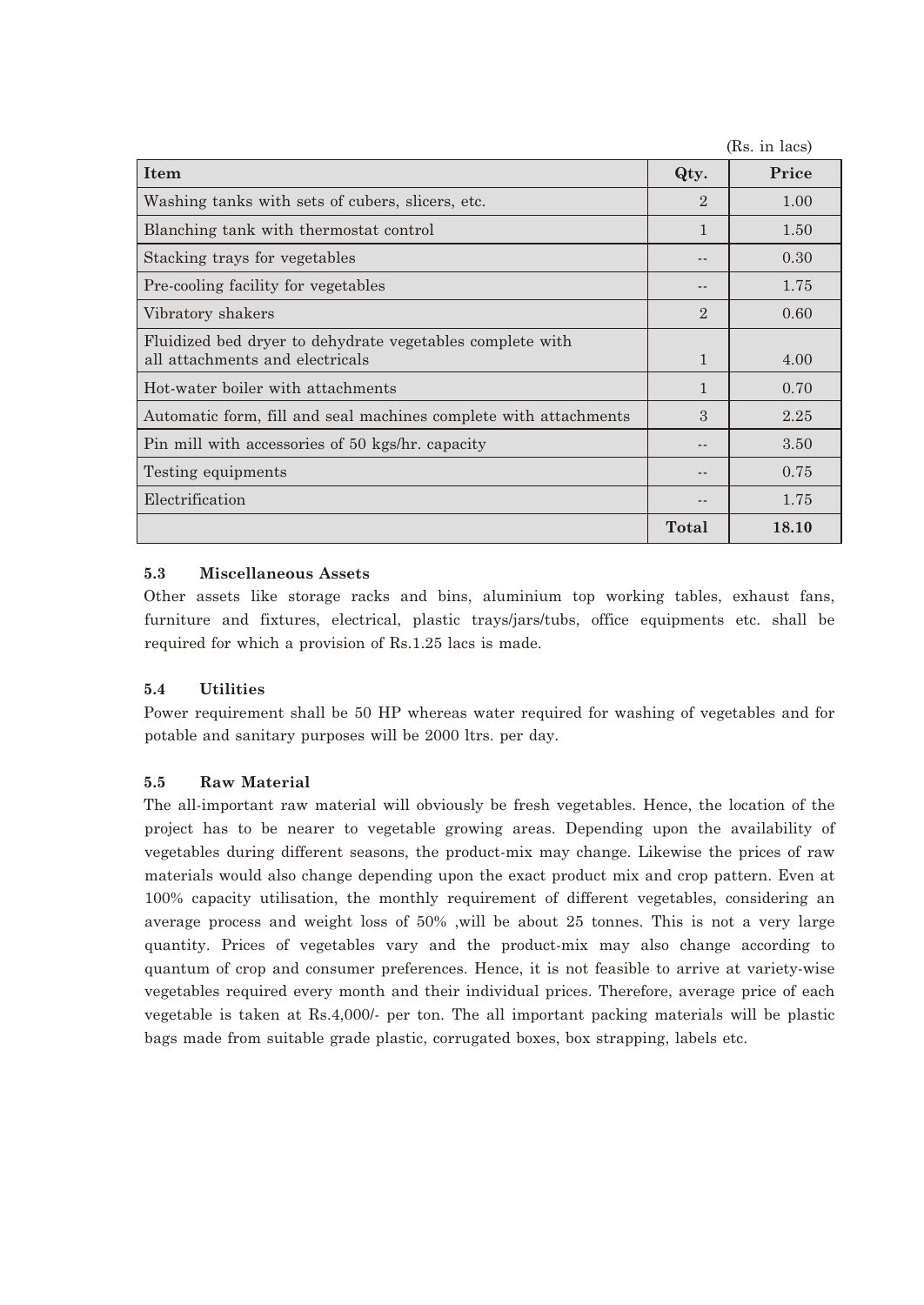# **6.0 MANPOWER REQUIREMENTS**

| <b>Particulars</b>     | Nos.           | Monthly<br>Salary (Rs.) | <b>Total Monthly</b><br>Salary (Rs.) |
|------------------------|----------------|-------------------------|--------------------------------------|
| Machine Operators      | 4              | 2,500                   | 10,000                               |
| <b>Skilled Workers</b> | $\overline{4}$ | 2,000                   | 8,000                                |
| Semi-skilled Workers   | $\overline{4}$ | 1,500                   | 6,000                                |
| Helpers                | 6              | 1,250                   | 7,500                                |
| Laboratory Technician  | 1              | 2,500                   | 2,500                                |
| Salesmen               | $\mathbf{2}$   | 2,750                   | 5,500                                |
| Clerk                  | $\mathbf{1}$   | 2,500                   | 2,500                                |
|                        |                | Total                   | 42,000                               |

#### **7.0 TENTATIVE IMPLEMENTATION SCHEDULE**

| Activity                                                          | Period (in months) |
|-------------------------------------------------------------------|--------------------|
| Application and sanction of loan                                  |                    |
| Site selection and commencement of civil work                     |                    |
| Completion of civil work and placement of<br>orders for machinery |                    |
| Erection, installation and trial runs                             |                    |

# **8.0 DETAILS OF THE PROPOSED PROJECT**

## **8.1 Land and Building**

| <b>Particulars</b> | Area (Sq.Mtrs) | $Cost$ (Rs.) |
|--------------------|----------------|--------------|
| Land               | 500            | 2,00,000     |
| Building           | 220            | 5,50,000     |

## **8.2 Plant and Machinery**

The plant with rated annual capacity of 150 tonnes would cost Rs.18.10 lacs as explained earlier.

## **8.3 Miscellaneous Assets**

A provision of Rs. 1.25 lacs will be adequate under this head as mentioned earlier.

# **8.4 Preliminary & Pre-operative Expenses**

There will be many expenses under this category like registration charges, market survey expenses, scrutiny fee of the financial institution, pre-production administrative overheads including salaries, travelling, interest during construction and implementation period, trial run expenses and so on. Hence, a provision of Rs.2.50 lacs is made.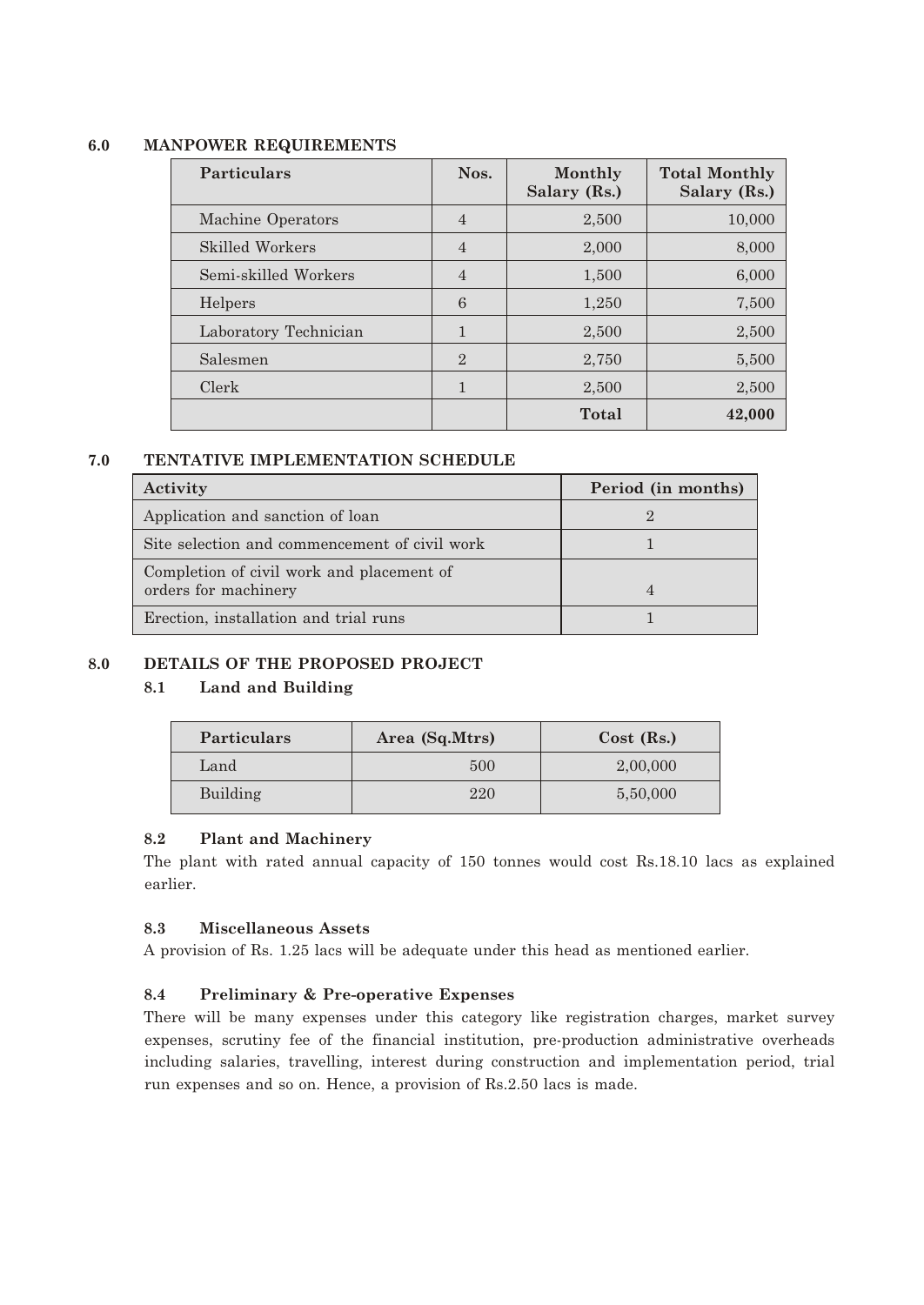## **8.5 Working Capital Requirement**

As against rated capacity of 150 tonnes per year, capacity utilisation of 60% is assumed in the first year. At this activity level, the project would require working capital of Rs.5.80 lacs as worked out herebelow.

|                                   |                     |               |       |             | (Rs. in lacs)    |
|-----------------------------------|---------------------|---------------|-------|-------------|------------------|
| <b>Particulars</b>                | Period              | <b>Margin</b> | Total | <b>Bank</b> | <b>Promoters</b> |
| <b>Stock of Packing Materials</b> | 1 Month             | 25%           | 0.40  | 0.30        | 0.10             |
| Stock of Finished Goods           | $\frac{1}{2}$ Month | 25%           | 1.40  | 1.05        | 0.35             |
| Receivables                       | 1 Month             | 25%           | 3.00  | 2.25        | 0.75             |
| Working Expenses                  | 1 Month             | 100%          | 1.00  | $ -$        | 1.00             |
|                                   |                     | Total         | 5.80  | 3.60        | 2.20             |

Stock of raw materials/vegetables are not considered, as with proper arrangements, there is no need to have more than 2 or 3 days' stock and it may also be possible to get credit of about a week.

| 8.6 | Cost of the Project and Means of Financing       | (Rs. in lacs) |
|-----|--------------------------------------------------|---------------|
|     | <b>Item</b>                                      | Amount        |
|     | Land and Building                                | 7.50          |
|     | Plant and Machinery                              | 18.10         |
|     | Miscellaneous Assets                             | 1.25          |
|     | P&P Expenses                                     | 2.50          |
|     | Contingencies @ 10% on Land,<br>Building and P&M | 2.55          |
|     | Working Capital Margin                           | 2.20          |
|     | Total                                            | 34.10         |
|     | <b>Means of Finance</b>                          |               |
|     | Promoters' Contribution                          | 10.10         |
|     | Loan from Bank/FI                                | 24.00         |
|     | Debt Equity Ratio                                | 1.82:1        |
|     | Promoters' Contribution                          | 30%           |

Financial assistance in the form of grant is available from the Ministry of Food Processing Industries, Govt. of India, towards expenditure on technical civil works and plant and machinery for eligible projects subject to certain terms and conditions.

## **9.0 PROFITABILITY CALCULATIONS**

#### **9.1 Production Capacity and Build-up**

The installed production capacity of the plant will be 400 tonnes per year whereas capacity utilisation of 60% is assumed in the first year and second-year onwards it is restricted to 75%.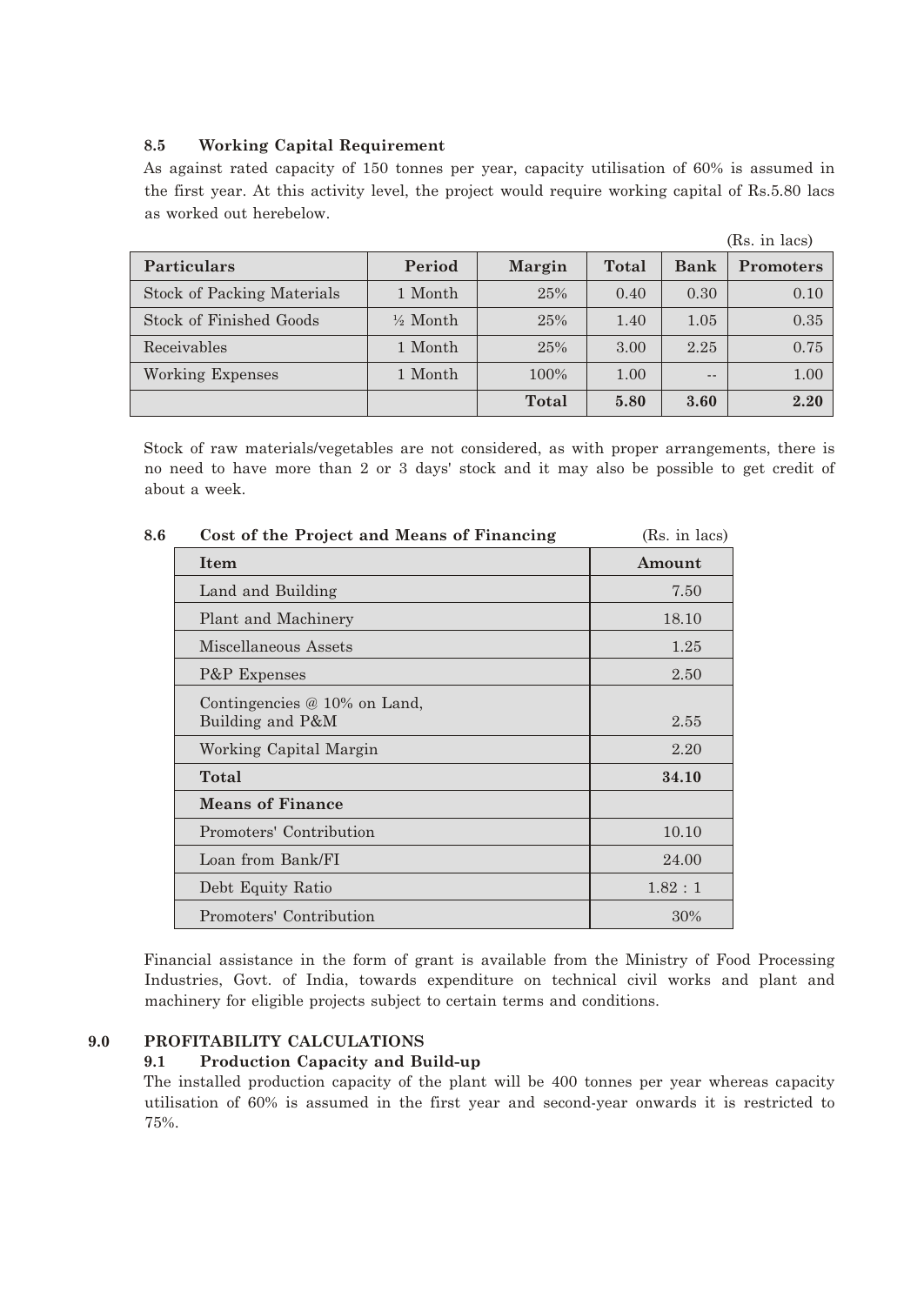# **9.2 Sales Revenue at 100%**

As explained in earlier chapters, there will not be exact sales-mix every month. It will vary according to the availability of vegetables and their prices and consumer demand or preferences. A firm tie-up with a large buyer may also change the sales mix. Hence, average price realisation is taken at Rs. 50,000/- per ton or Rs.50.00 lacs per year.

# **9.3 Raw Materials Required at 100%**

(Rs. in lacs)

| Product                  | Qty.<br>(Tonnes)         | Rate/Ton<br>(Rs)         | Value |
|--------------------------|--------------------------|--------------------------|-------|
| Vegetables               | 400                      | 3,000                    | 12.00 |
| <b>Packing Materials</b> | $\overline{\phantom{0}}$ | $\overline{\phantom{a}}$ | 2.50  |
|                          |                          | Total                    | 14.50 |

# **9.4 Utilities**

Total annual expenses at 100% activity level under this head are expected to be Rs. 3.00 lacs.

# **9.5 Interest**

Interest on term loan of Rs. 24.00 lacs is calculated @ 12% per annum assuming repayment in 6 years including a moratorium period of 1 year. Interest on working capital assistance from bank is taken at 14% per annum

# **9.6 Depreciation**

It is computed on WDV basis and rates assumed are 10% on building and 15% on plant and machinery and miscellaneous assets.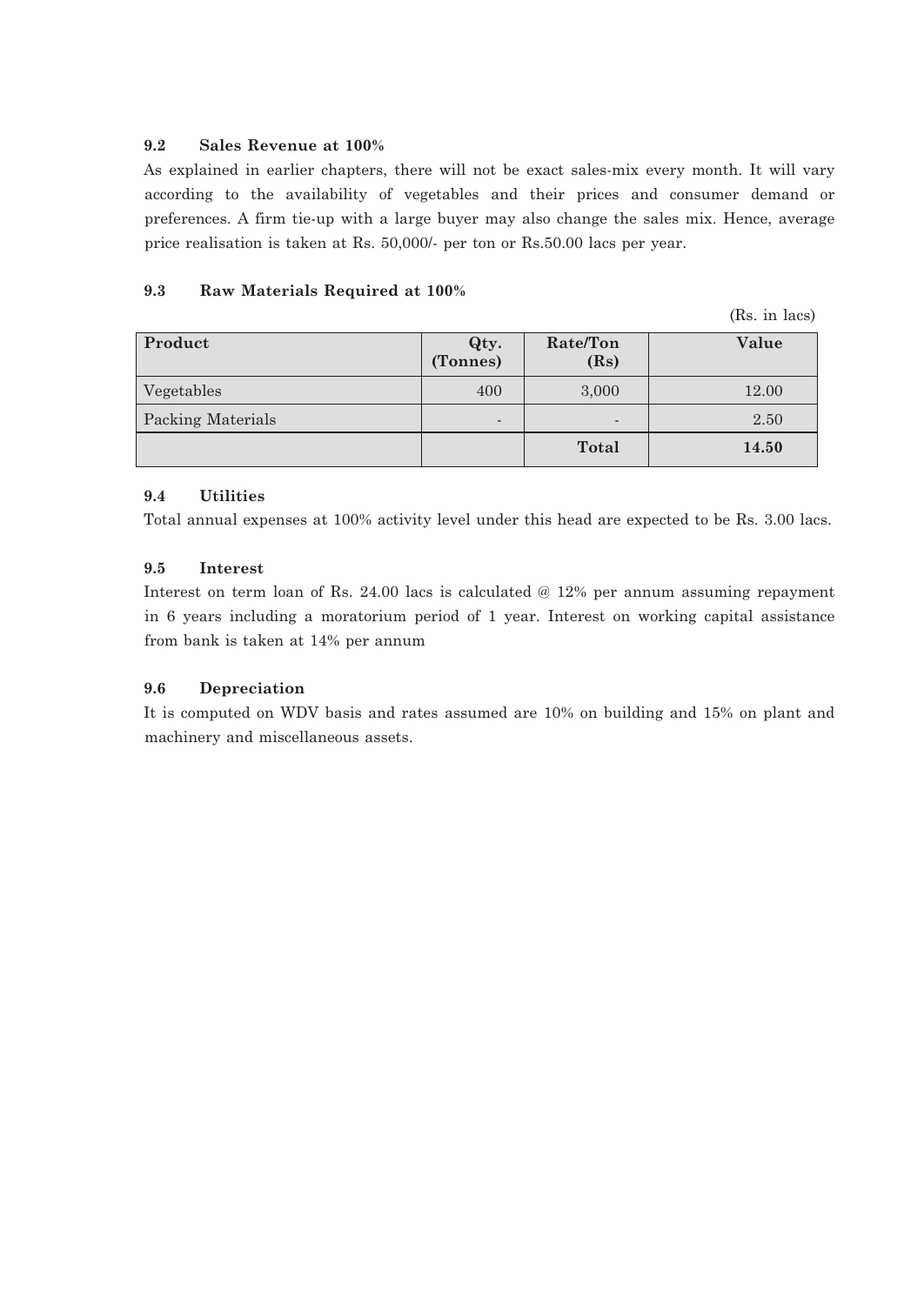# **10.0 PROJECTED PROFITABILITY**

|              |                                       |                    | (Rs. in lacs) |
|--------------|---------------------------------------|--------------------|---------------|
| No.          | <b>Particulars</b>                    | 1st Year           | 2nd Year      |
| $\mathbf{A}$ | <b>Installed Capacity</b>             | --- 400 Tonnes --- |               |
|              | Capacity Utilisation                  | 60%                | 75%           |
|              | Sales Realisation                     | 30.00              | 37.50         |
| B            | <b>Cost of Production</b>             |                    |               |
|              | Raw and Packing Materials             | 8.70               | 10.90         |
|              | <b>Utilities</b>                      | 1.80               | 2.25          |
|              | Salaries                              | 5.04               | 5.70          |
|              | Stores & Spares                       | 0.54               | 0.66          |
|              | Repairs & Maintenance                 | 0.60               | 0.76          |
|              | Selling and Distribution $@ 7.5\%$    | 2.25               | 2.80          |
|              | Administrative Expenses               | 0.66               | 0.80          |
|              | <b>Total</b>                          | 20.94              | 23.87         |
| $\mathbf C$  | Profit before Interest & Depreciation | 10.41              | 13.63         |
|              | Interest on Term Loan                 | 2.64               | 2.11          |
|              | Interest on Working Capital           | 0.50               | 0.63          |
|              | Depreciation                          | 3.35               | 2.86          |
|              | Profit before Tax                     | 3.92               | 8.03          |
|              | Income-tax $@20\%$                    | 0.80               | 1.60          |
|              | Profit after Tax                      | 3.12               | 6.43          |
|              | Cash Accruals                         | 6.47               | 9.29          |
|              | Repayment of Term Loan                |                    | 4.40          |

# **11.0 BREAK-EVEN ANALYSIS** (Rs. in lacs)

| N <sub>o</sub> | <b>Particulars</b>            |       | Amount |
|----------------|-------------------------------|-------|--------|
| [A]            | <b>Sales</b>                  |       | 37.50  |
| [B]            | <b>Variable Costs</b>         |       |        |
|                | Raw Materials                 | 10.90 |        |
|                | Utilities (60%)               | 1.57  |        |
|                | Salaries (50%)                | 3.93  |        |
|                | Stores & Spares               | 0.66  |        |
|                | Selling Expenses (65%)        | 1.96  |        |
|                | Administrative Expenses (30%) | 0.40  |        |
|                | Interest on Working Capital   | 0.63  | 20.05  |
| [C]            | Contribution $[A]$ - $[B]$    |       | 17.45  |
| [D]            | <b>Fixed Cost</b>             |       | 9.42   |
| [E]            | Break-Even Point $(D - C)$    |       | 53%    |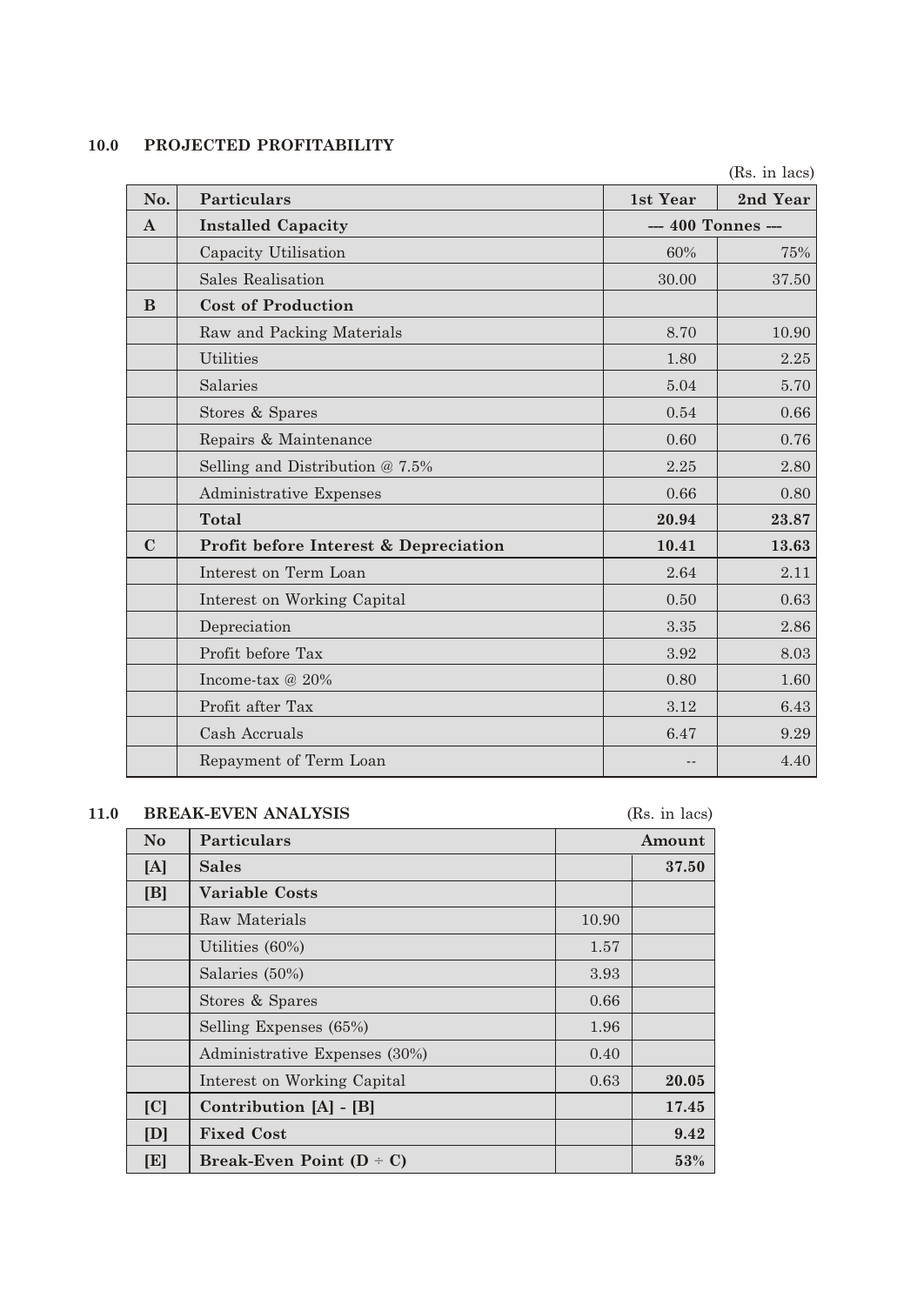# **12.0 [A] LEVERAGES**

**Financial Leverage**

 $=$  EBIT/EBT

 $= 7.06 \div 3.92$ 

 $= 1.80$ 

# **Operating Leverage**

= Contribution/EBT

 $= 16.10 \div 3.92$ 

 $= 4.11$ 

# **Degree of Total Leverage**

 $=$  FL/OL  $= 1.80 \div 4.11$  $= 0.44$ 

# **[B] Debt Service Coverage Ratio (DSCR)**

(Rs. in lacs)

| <b>Particulars</b>  | 1st Yr | 2nd Yr | 3rd Yr | 4th Yr | 5th Yr | 6th Yr |
|---------------------|--------|--------|--------|--------|--------|--------|
| Cash Accruals       | 6.47   | 9.29   | 10.12  | 11.12  | 12.34  | 13.74  |
| Interest on TL      | 2.64   | 2.11   | 1.71   | 1.19   | 0.66   | 0.21   |
| Total [A]           | 9.11   | 11.40  | 11.83  | 12.31  | 13.00  | 13.95  |
| Interest on TL      | 2.64   | 2.11   | 1.71   | 1.19   | 0.66   | 0.21   |
| Repayment of TL     | $-$    | 4.90   | 4.90   | 4.90   | 4.90   | 4.90   |
| Total [B]           | 2.64   | 7.01   | 6.61   | 6.09   | 5.56   | 5.11   |
| $DSCR [A] \div [B]$ | 3.45   | 1.62   | 1.79   | 2.02   | 2.31   | 2.56   |
| <b>Average DSCR</b> | 2.28   |        |        |        |        |        |